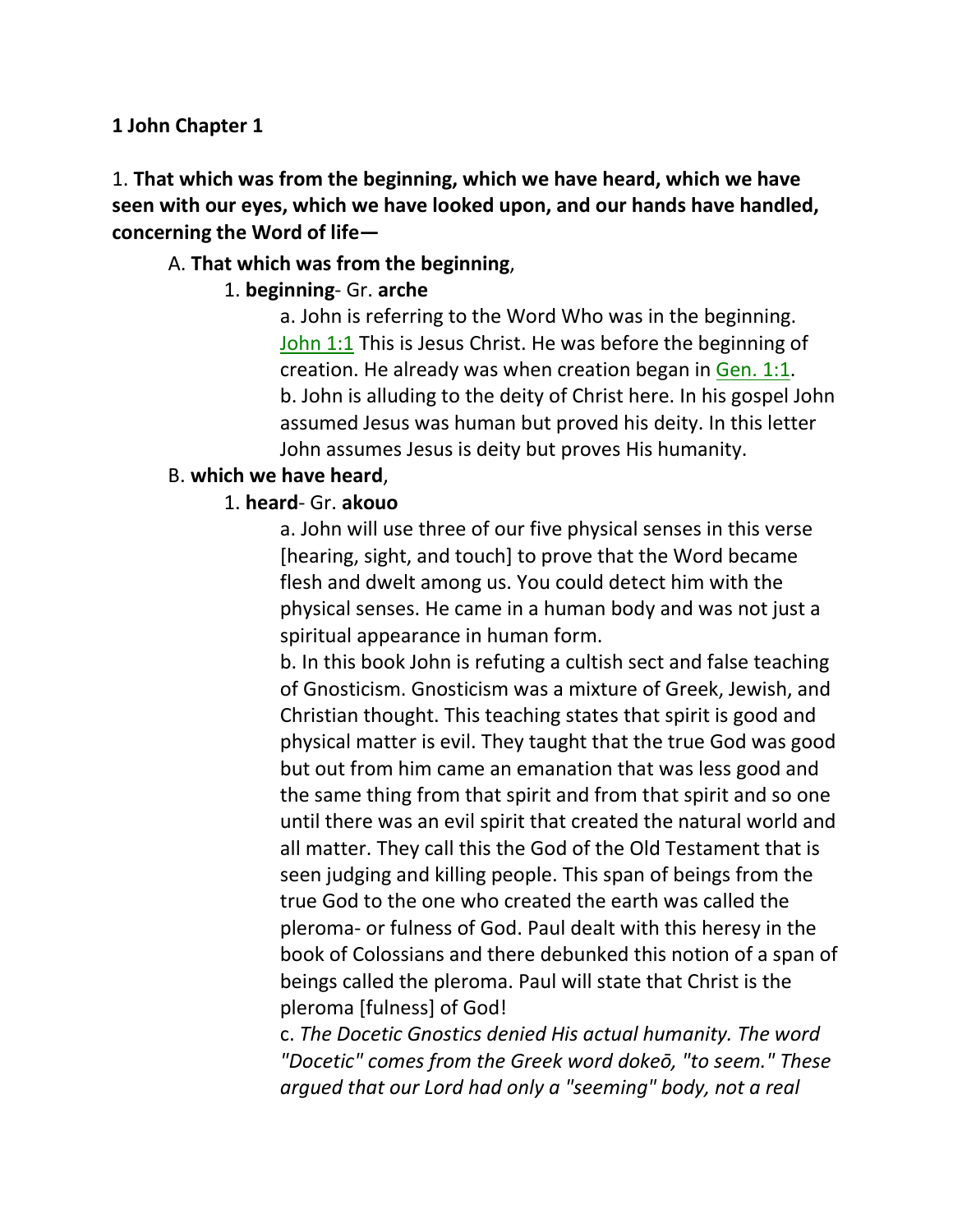*physical body*. - Believers Bible Commentary

d. John debunks this with the use of the words heard, seen,

looked upon, and handled with our hands.

e. John will later teach that it is an anti-Christ spirit that denies that Jesus has come in the flesh.

f. In this first chapter John will be dealing with this false teaching and it is important to know this in properly interpreting this chapter and book.

## C. **which we have seen with our eyes**,

## 1. **seen**- Gr. **horao**

# 2. **eyes**- Gr. **opthalmos**

a. Jesus had a physical body you could see with your physical eyes.

b. *"Some Gnostics practiced asceticism, while others went to the other extreme of licentiousness. John deals with both classes in his first letter. The word "Gnostic" comes from a Greek word gnōsis, which means "to know." They claimed a superior, private knowledge over and above that of the Bible. Nine times John presents tests for knowing the truth, and uses the verb ginōskō from which the Gnostics get their name. Therefore, in stressing the fact that he and his fellow-apostles had had personal experiential knowledge of the humanity of Jesus of Nazareth through the senses of hearing, seeing, and touching, he is combatting a doctrinal error in the early church known as Docetism, the teaching that our Lord had only a seeming body, not a real one. -Wuest Word Studies*

# D. **which we have looked upon**,

1. **looked upon**- Gr. **theomai**- *to behold, look upon, view attentively, contemplate (often used of public shows)*

# E. **and our hands of handled**,

1. **hands**- Gr. **cheir**

2. **handled**- Gr. **pselaphao**- *feel, touch, handle, test, examine*

a. Even after resurrection Jesus still has a physical body.

b. The same word is used in Luk 24:39, where our Lord said, "**Handle** Me with a view to investigation and see; because a spirit does not have flesh and bones as you see that I have."

F. **concerning the Word of life**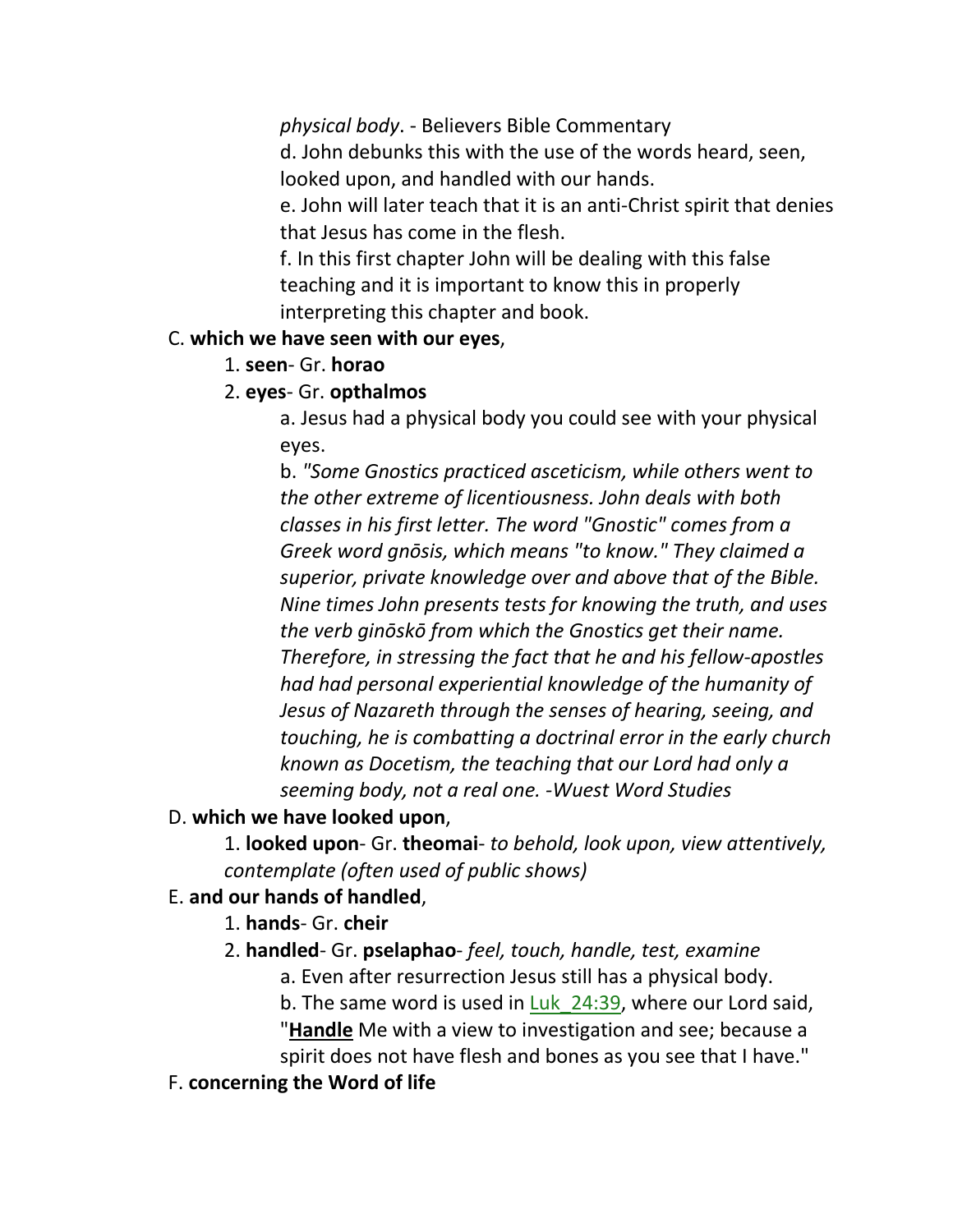1. **Word**- Gr. **logos**

2. **life**- Gr. **zoe**

a. The "Word of Life" is title of divinity. Jesus was and is God!

## 2. **the life was manifested, and we have seen, and bear witness, and declare to you that eternal life which was with the Father and was manifested to us—**

# A. **the life was manifested,**

# 1. **life**- Gr. **zoe**

a. This is a divine title. Jesus here is called THE LIFE. Jesus called Himself this in His earthly ministry. John 14:6

# 2. **manifested**- Gr. **phaneroo**

a. The Gnostics stressed spiritual manifestations, but John will say that Jesus was manifested in the flesh in the natural realm.

# B. **and we have seen,**

# 1. **seen**- Gr. **horao**

a. John is again using terms that show the physical senses could detect Jesus when He was here in His earthly ministry because He was a physical man.

## C. **and bear witness,**

# 1. **bear witness**- Gr. **martureo**

a. John was one of the twelve disciples of Jesus.

b. A witness is someone who bears witness or declares what they saw and heard. Here John is testifying of what he saw and heard.

# D. **and declare to you that eternal life which was with the Father and was manifested to us**

# 1. **declare**- Gr. **apaggello**

# 2. **eternal life**- Gr. **aionios zoe**

a. This is a divine title. Jesus was fully man but also fully God at the same time. Jesus is called that ETERNAL LIFE.

# 3. **Father**- Gr. **pater**

# 4. **manifested**- Gr. **phaneroo**

a. Again, He was manifested in the flesh. John 1:14, 1 Tim. 3:16

3. **that which we have seen and heard we declare to you, that you also may have fellowship with us; and truly our fellowship** *is* **with the Father and with His Son Jesus Christ.**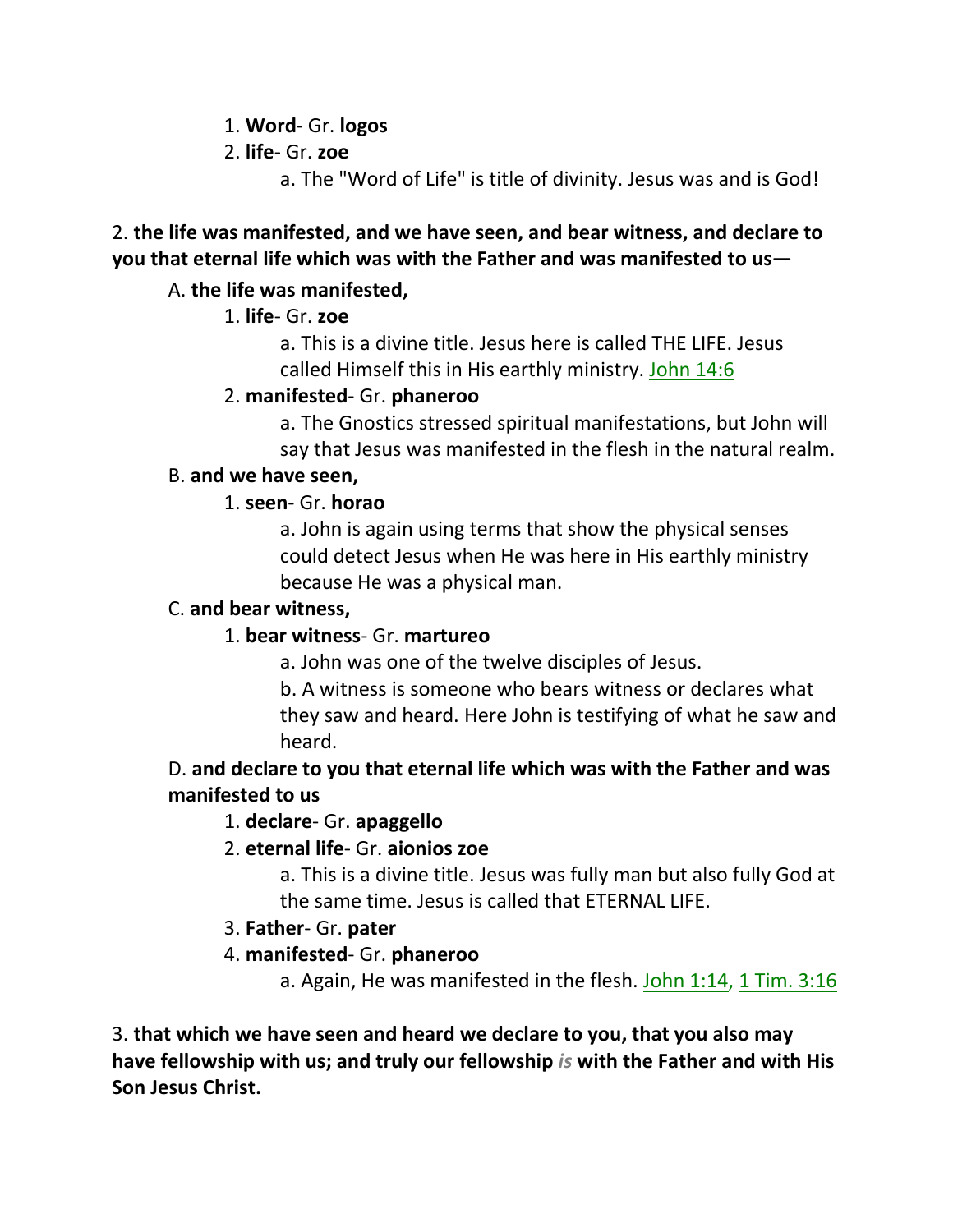#### A. **that which we have seen and heard we declare to you**,

#### 1. **seen**- Gr. **horao**

a. One of the key aspects of being a witness. It is based upon what you have seen.

#### 2. **heard**- Gr. **akouo**

a. This is another key aspect of being a witness. It is based upon what you have heard.

b. This is the third verse in row where John repeats these words to stress that Jesus Christ was God but also was fully a man that could be detected with the physical senses. He is coming against the heresy of Gnosticism.

#### 3. **declare**- Gr. **apaggello**

a. A witness declares what they have seen and heard. Act 4:20 John calls himself a faithful witness in Revelation. Rev. 1:5

## B. **that you also may have fellowship with us**;

1. **have**- Gr. **echo**- *own, possess, use*

2. **fellowship**- Gr. **koinonia**- *association, partnership, a sharing in, participate with*

a. This is a very important bible word we need to understand it's meaning. Today when we say "fellowship" we talk about socializing with someone or getting along with someone. This Greek word goes much deeper. It means to partner with or participate in and with.

b. *This word "fellowship" is one of the important words in this letter. It becomes necessary for us right here to study the Greek word which is translated "fellowship," and for the following reasons: first, the word is used in two different senses in this epistle, and second, because the English word as it is normally used today has a different meaning from that in which it was used in A.D. 1611 when the A.V. was translated. The word is koinōnia. Moulton and Milligan give instances of its use in the papyri in their Vocabulary of the Greek Testament, as follows: "belonging in common to, with whom I have no partnership." The idea in the word is that of one person having a jointparticipation with another in something possessed in common*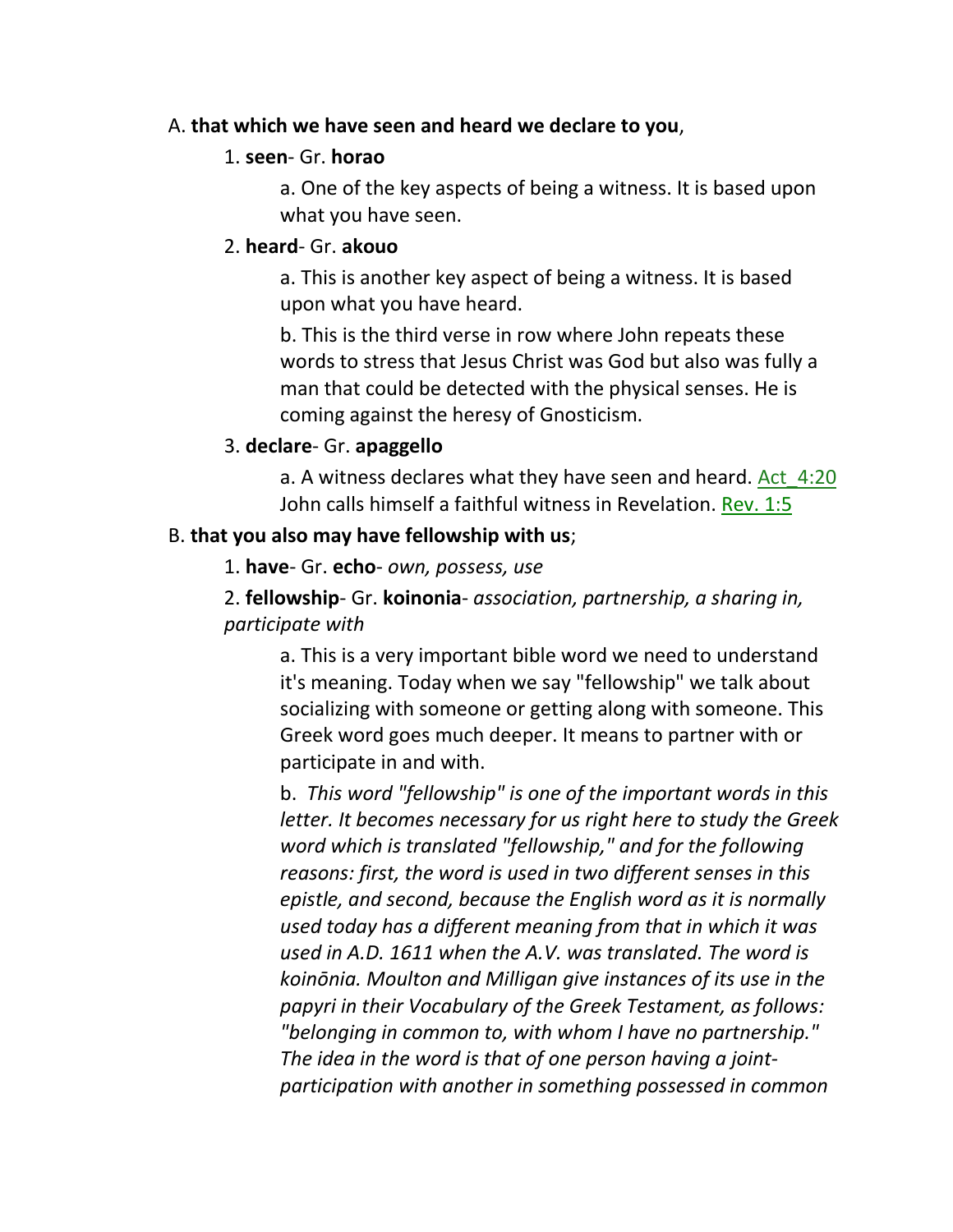*by both*. -Wuest Word Studies

c. To have fellowship with God in bible terms means to be partnered with him and participating in Him. Only Christians can be in fellowship with God. Every Christian is in fellowship with God or they are not a Christian. We are participating in the life of Christ as a believer. That is what caused us to be born again.

d. Many teach that if we sin we break our fellowship with God. That is taking our 21st century definition of "fellowship" and trying to make it fit the biblical text. We do damage to the text when we do this. We need to understand what this word meant to the original audience.

#### 3. **with us**- *believers*

a. John was writing to believers and unbelievers that were in the church. You will find both in every church! There were some false Christians in this church who were Gnostics. John is writing to them here so that they will see their error, repent, and receive Christ who is God manifested in the flesh. Without this faith one cannot be saved.

# C. **and truly our fellowship is with the Father and with His Son Jesus Christ**

## 1. **fellowship**- Gr. **koinonia**

a. Again, this word does not mean merely to get along with someone. It means to have an active participation in and with. When we got saved we entered into fellowship with the Father and with His Son Jesus Christ. To lose this fellowship [partnership] would mean you would be cut off from God and Jesus and be lost.

#### 2. **Father**- Gr. **pater**

a. One can only have a participation in God the Father through His Son Jesus Christ.

3. **Son**- Gr. **huios**

a. Jesus Christ

## 4. **And these things we write to you that your joy may be full.**

## A. **write**- Gr. **grapho**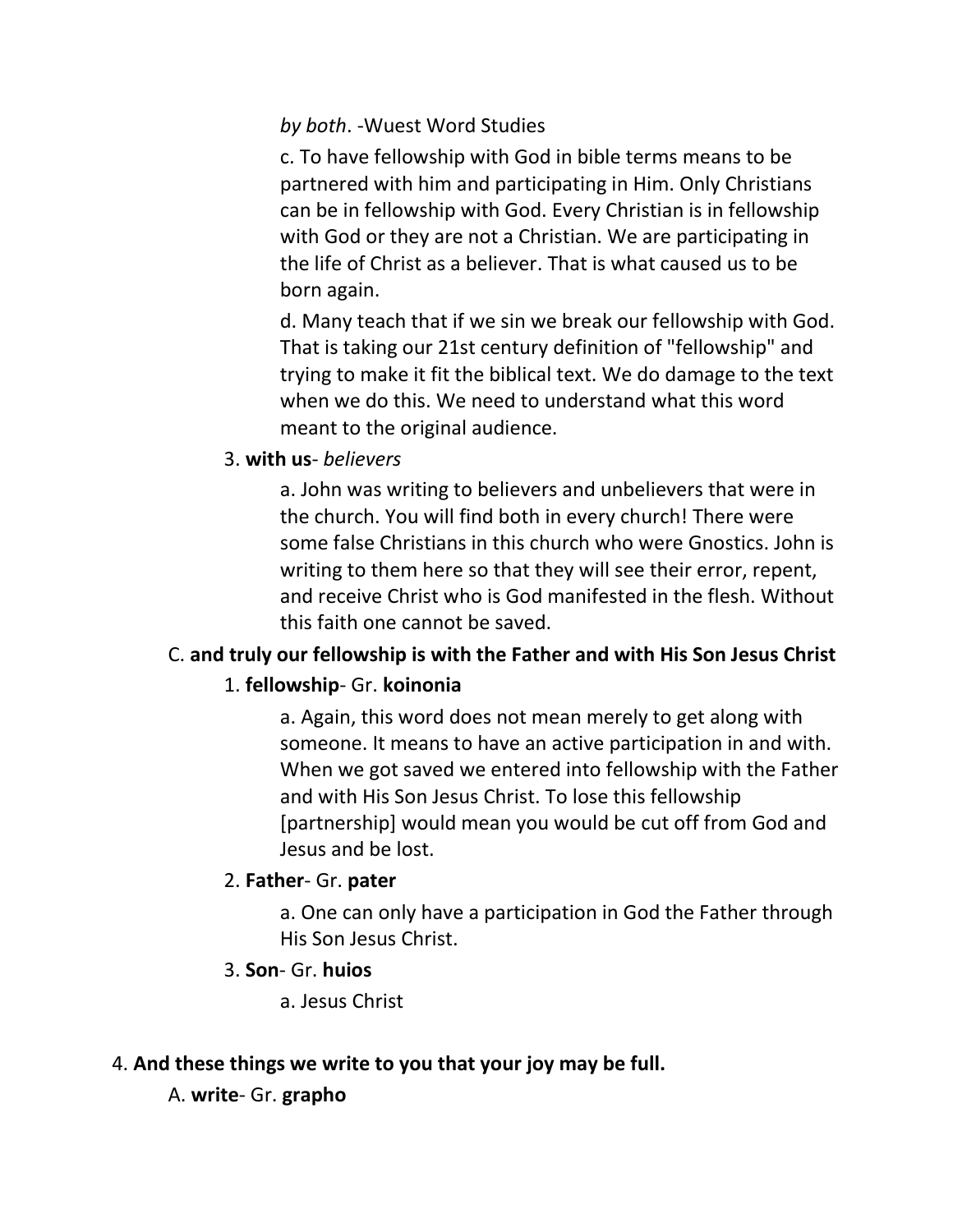1. Here we see the purpose of John's writing. It addresses gnostic "Christians" but also true believers. Gnosticism was a mixture of Greek thought, Jewish thought, and Christian aspects. If you were to ask these Gnostics if they were Christians, they would say "yes" but they were not in reality. They proclaimed that they had fellowship with God and Christ, but they really did not. If you don't believe Christ came in the flesh you cannot have fellowship with God or Jesus.

#### B. **joy**- Gr. **chairo**

1. This is a fruit produced by the Spirit of God joined to your spirit.

#### C. **full**- Gr. **pleroo**

1. John wrote to unbelievers that they might have fellowship with God and Christ and also to believers that their joy might be full. Not every Christian is filled with joy. Only Christians filled with the Word of God and the Spirit of God are full of joy.

2. Jesus spoke of the Vine and the branches. John 15:5 The branches have no life of themselves but draw life from the Vine. So, believers have no life in themselves. They draw their life from Christ. When we are saved we become a branch vitally attached to the Vine of Christ. However, we must choose to abide in the Vine and draw from the Vine to bear fruit. Jesus said this would cause one's joy to be full. John 15:11 Joy is one of the fruit that comes from abiding and drawing from the Vine.

## 5. **This is the message which we have heard from Him and declare to you, that God is light and in Him is no darkness at all.**

#### A. **This is the message which we have heard from Him.**

- 1. **message** Gr. **epaggelia** *announcement*
- 2. **heard** Gr. **akouo**
- 3. **declare** Gr. **anaggello** *to make known*

a. Have you ever played the game where you whisper to a friend something and they in turn whisper to their neighbor and around it goes in a circle? How often did the message change? More often than not! We must be careful to faithfully repeat exactly what we heard from the Word to others.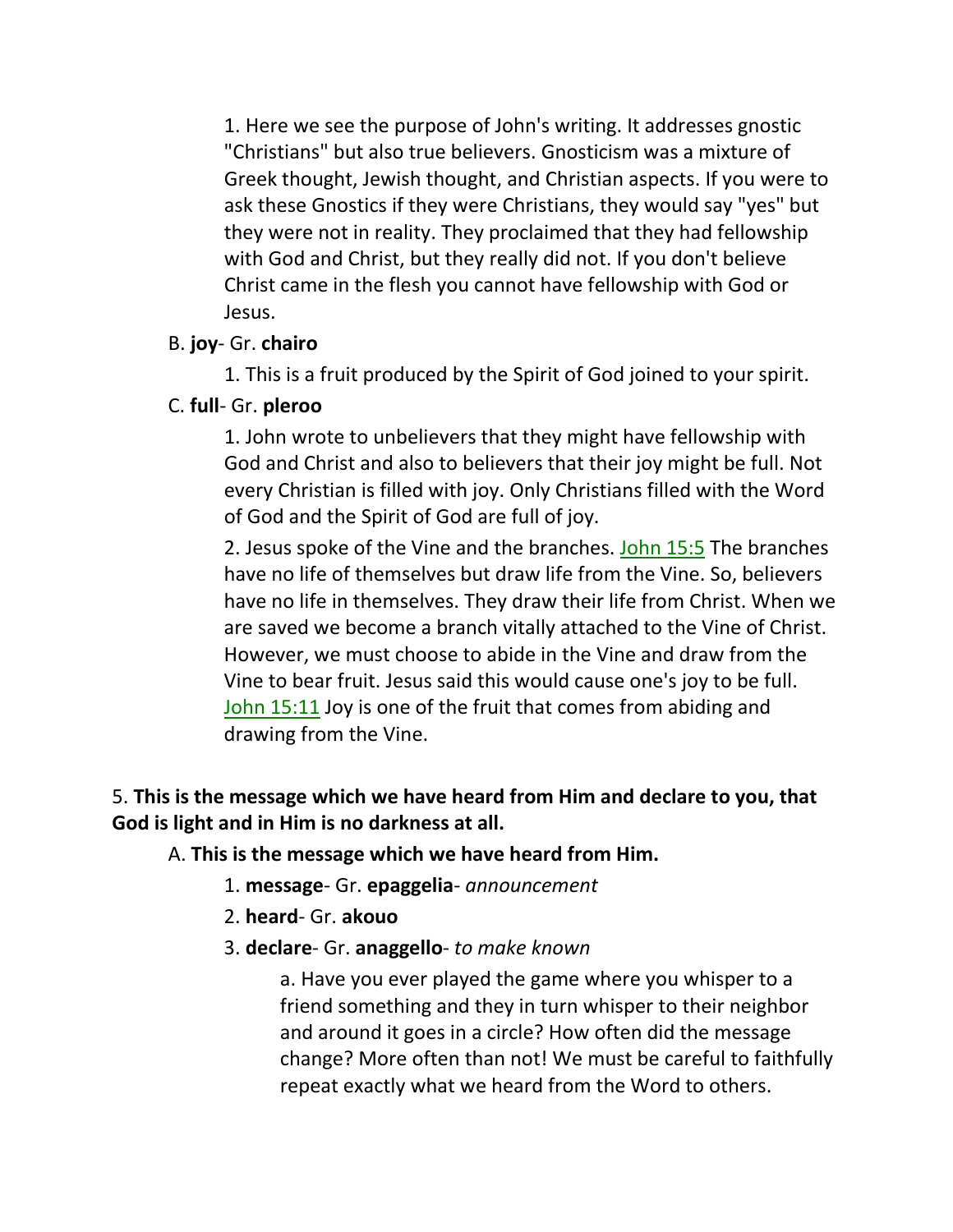b. Peter faithfully declared what he heard from Jesus.

## B. **that God is light and in Him is no darkness at all.**

1. **light**- Gr. **phos**- *God is light because light has the extremely delicate, subtle, pure, brilliant quality*

> a. It has been proven mathematically that at the speed of light time stands still. God is light. He is eternal. We are light in the Lord. We are also eternal.

## 2. **darkness**- Gr. **skotia**

a. Darkness is the absence of light. Any darkness in our lives is a by-product of the absence of light, God, and His Word.

b. God is light, and God is love. 1Jn\_4:8 If God is light and God is love then it is a mathematical fact that love must be light as well!

c. If you are not walking in love you are walking in darkness.

# 6. **If we say that we have fellowship with Him, and walk in darkness, we lie and do not practice the truth.**

## A. **If we say that we have fellowship with Him,**

1. **We**

a. John includes himself. This is a polite way to bring correction rather than pointing the finger and saying "you". It is important to note that although John uses the word "we" he is not one of this group. John will use the word "we" in the upcoming verses and each time he is not one of the group that he is speaking of. This will be important to see when we get to verse 9.

# 2. **say**- Gr. **epo**

- a. There are many professors, not as many possessors.
- b. Sitting in church does not make you a believer or saved.

## 3. **fellowship**- Gr. **koinonia**- *to share in, have participation in*

a. Again, this word speaks of believers that are in union with God through Christ.

b. Fellowship is likened to being yoked together in a union or bond. 1 Cor. 6:14

## B. **and walk in darkness**,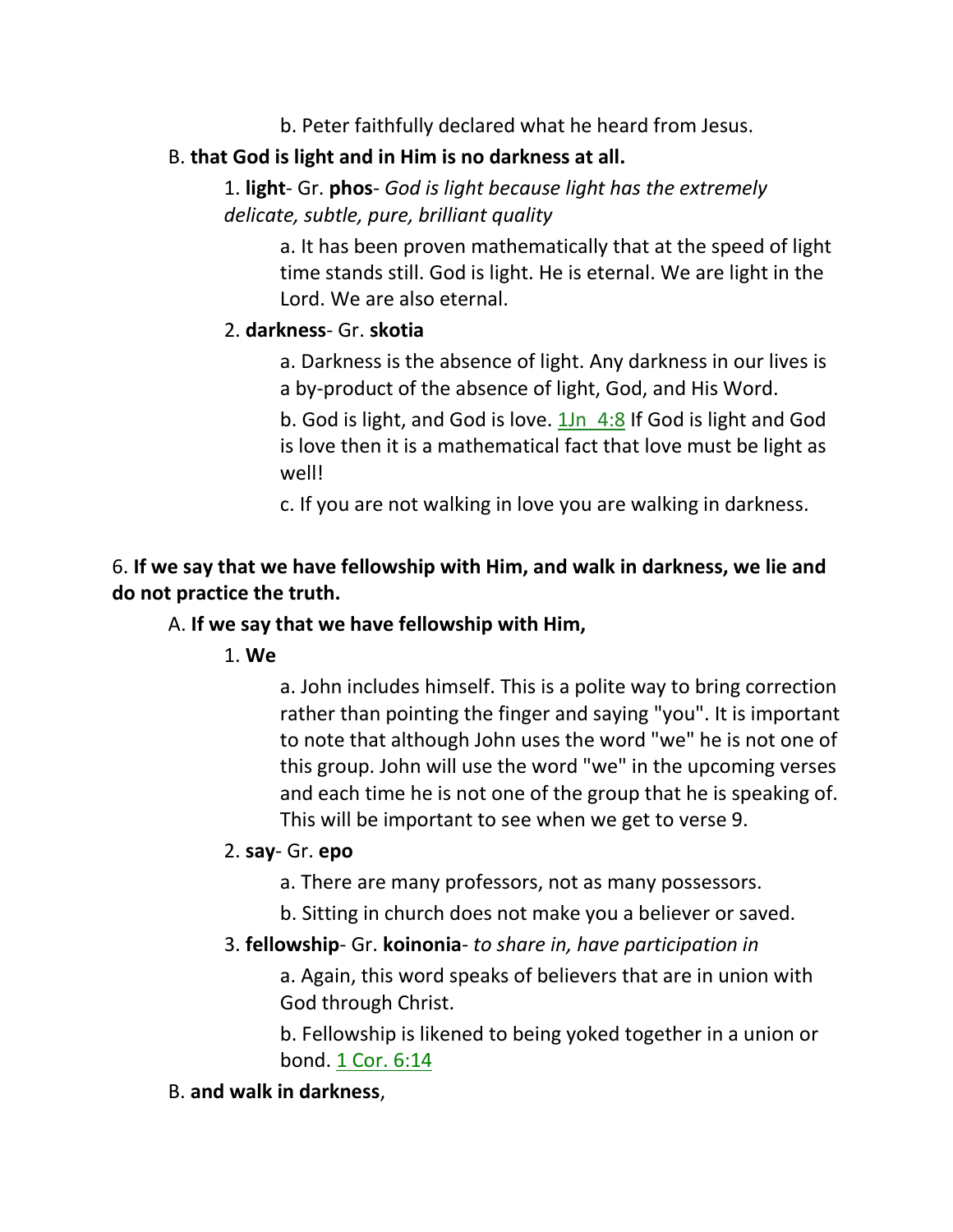## 1. **walk**- Gr. **peripateo**

## 2. **darkness**- Gr. **skotos**

a. This speaks of an unbeliever who walks in unbelief in Christ. b. Jesus said that those who follow Him will never walk in darkness but have the light of life. Those who are born again are Christ followers.

c. Even Peter after he denied Jesus he still followed Him **at a distance**. Matt. 25:68 Some believers follow closer than others but if you are born again you are a Christ follower and have the light of life- eternal life.

## C. **we lie and do not practice the truth**

## 1. **lie**- Gr. **psuedomai**

a. Only God can absolutely tell if someone is born again. We can see the fruit of person, but not their heart. There have been preachers in pulpits that preach the Word of God, but they have never been born again.

2. **practice**- Gr. **poieo**- *to do*- present tense- *habitual practice*

## 3. **truth**- Gr. **aletheia**

a. Those who do the truth are those who believe upon Christ. John 6:29

# 7. **But if we walk in the light as He is in the light, we have fellowship with one another, and the blood of Jesus Christ His Son cleanses us from all sin.**

## A. **But if we walk in the light as he is in the light,**

- 1. **walk** Gr. **peripateo** *lifestyle*
	- a. People can't see our born-again spirit, but they can see our what we do and our lifestyle.

#### 2. **light**- Gr. **phos**

a. This is a believer walking in faith in Christ.

## B. **we have fellowship with one another,**

## 1. **fellowship**- Gr. **koinonia**

#### 2. **one another**

a. The context is fellowship with God and God with us not Christian to Christian.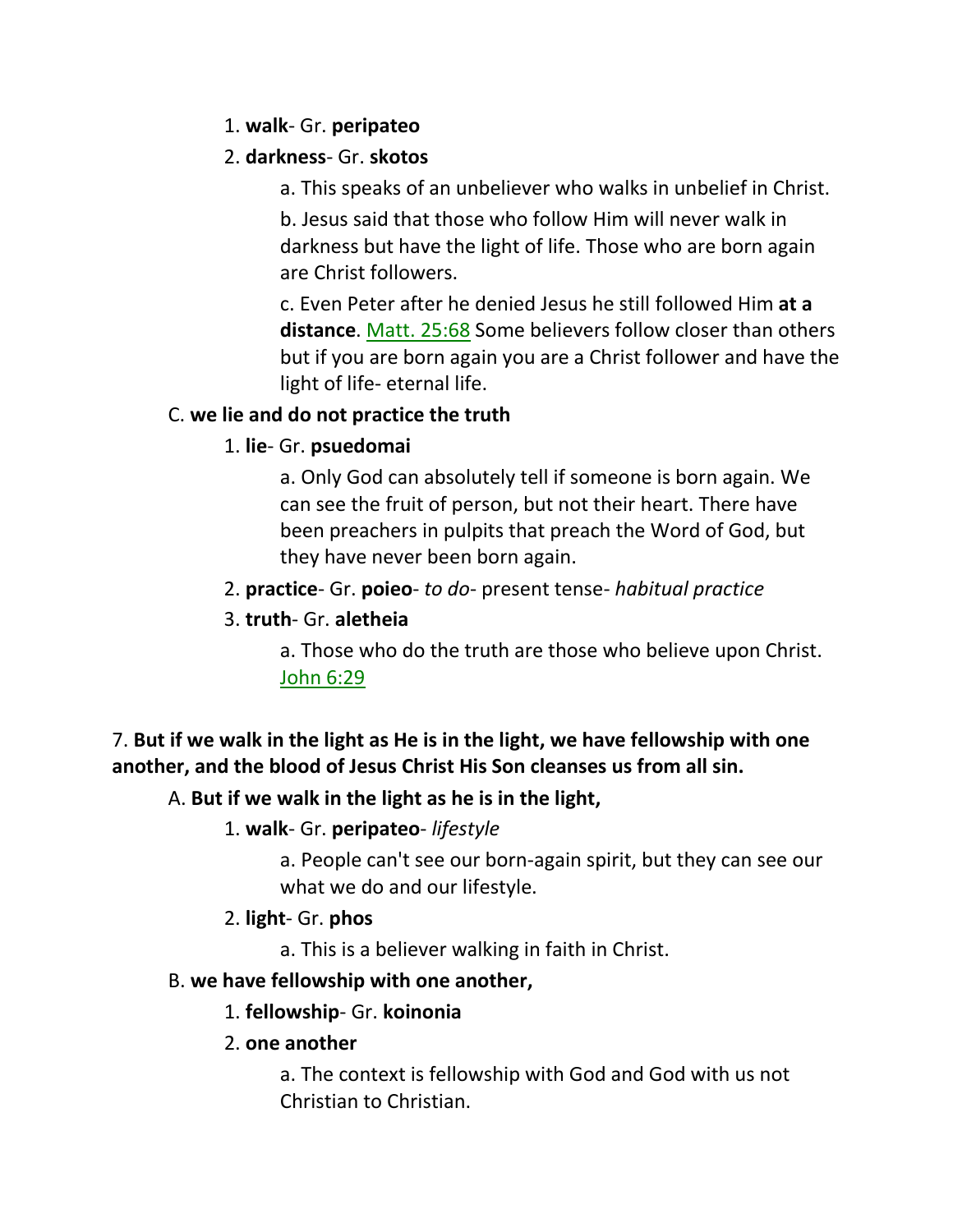#### C. **and the blood of Jesus Christ His Son cleanses us from all sin.**

## 1. **blood**- Gr. **aima**

a. Jesus blood is the blood of God. His divinity and humanity meet in His blood. Acts 20:28

2. **Son-** Gr. **huios**

## 3. **cleanses**- Gr. **katharizo**

a. The blood of bulls, sheep, and goats covered sins, but Jesus' blood cleanses from sin. His blood was shed one time for all time and it continually keeps us clean from the contamination of sin.

b. This is a present tense verb, but it is not applied to a single individual. This is written to the church [plural]. As a new person accepts Jesus they are cleansed from all sin. As time goes His blood continually cleanses US [the church] from all sin as new members are added each day.

c. As an individual we are cleansed one time for all time from all sin.

4. **sin**- Gr. **hamartia**- *The principle of sin in all its forms and manifestations*

# 8. **If we say that we have no sin, we deceive ourselves, and the truth is not in us.**

## A. **If we say that we have no sin**,

1. **we**

a. Again, John uses the polite and softening word "we" in bringing correction.

b. Although John uses the word "we" he is not classed in the same group as those who say they have no sin and deceive themselves and do not have the truth in them. This is important to see when we look at the next verse when John again uses the word "we".

## 2. **say**- Gr. **epo**

#### 3. **no sin**- Gr. **ou hamartia**

a. This refers to people who claim they do not have sin nature, therefore are in no need for redemption or salvation.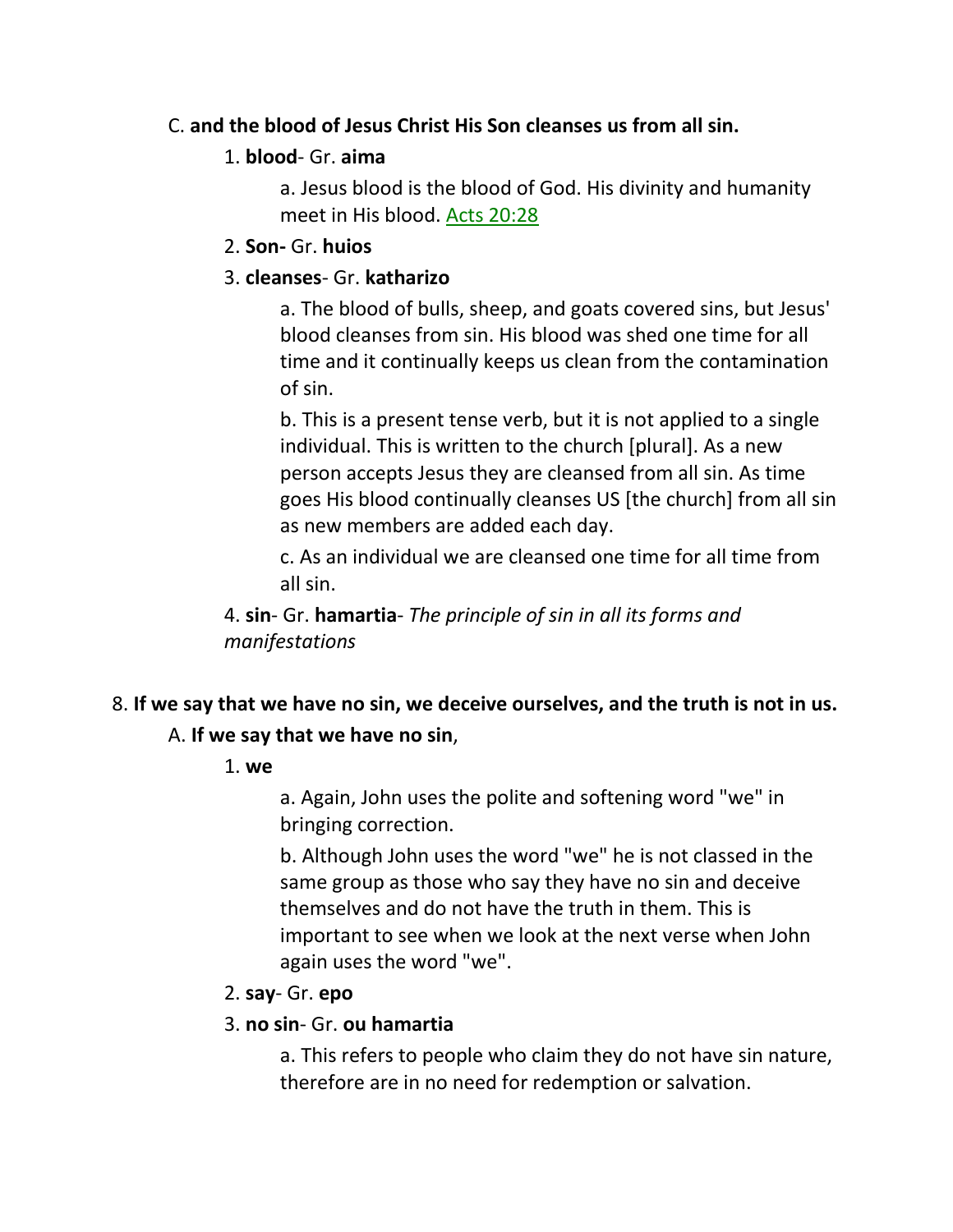b. The Gnostics taught that the spirit of a person was not at all connected to physical matter so the real person they were had no sin and had no need for salvation.

c. We see in Genesis that sin in the natural realm led to spiritual death. God told Adam that in the day he ate of the tree of the knowledge of good and evil in dying he would die.

d. The physical act of eating of the forbidden tree produced a spiritual death that led to his physical death.

e. God told Adam that in the DAY he sinned he would die. To the Lord a day is a thousand years and a thousand years is as a day. It is interesting Adam died at 930 years old which is within the 1000 year period- which is a day unto the Lord.

f. Every human, even Christians, has the sin principle in their bodies. This is what is called the flesh.

#### B. **we deceive ourselves,**

#### 1. **we**

a. Again, John uses the polite word "we" here. Of course, he is not one of those who said he had no sin and deceived himself.

#### 2. **deceive**- Gr. **planao**

a. It is a bad thing to have someone deceive us, however it is much worse when we deceive ourselves!

#### C. **and the truth is not in us**

#### 1. **truth**- Gr. **aletheia**

a. John uses the polite word "us" but did not belong to the group that did not have truth in them.

## 9. **If we confess our sins, He is faithful and just to forgive us** *our* **sins and to cleanse us from all unrighteousness.**

#### A. **If we confess our sins,**

1. **we**

a. We have brought out in the previous verses that John uses the polite word "we" in bringing correction. He does it here again. In the other times he uses it he is not included in the group he is speaking about. Why is this important to see?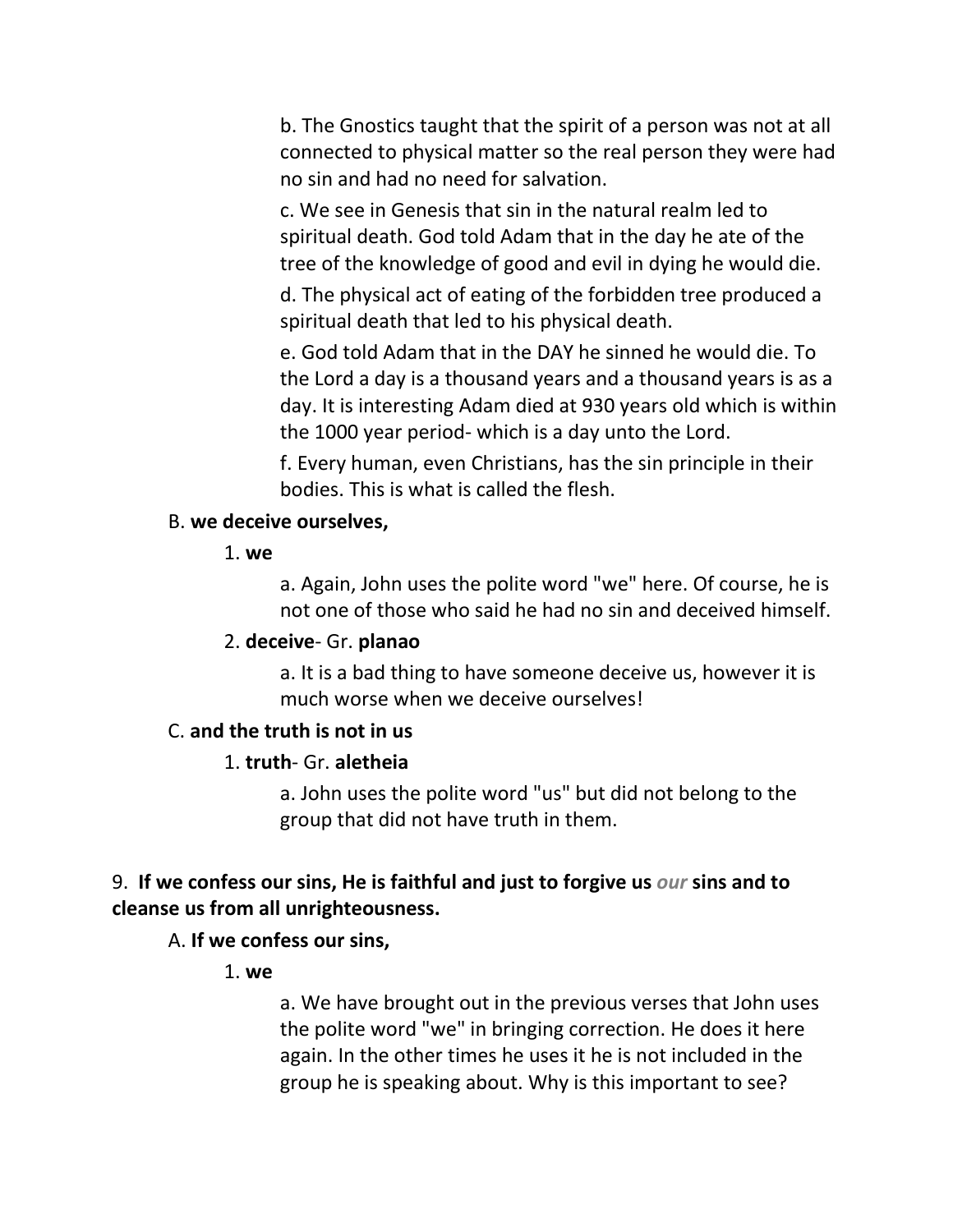Because many have looked at the word "we" here and applied it to "we" believers. John actually is speaking to unbelievers here. He uses the polite word "we" as in the previous times but is not one of the group. John will do the same thing in the next verse.

# 2. **confess**- Gr. **homologeo**- *to say the same thing, to acknowledge*

a. This word means to make a general acknowledgement of something. In this case it means to admit you have sins that need forgiven.

b. This word does not mean to confess out specific and individual sins. There is another Greek word for that. It is the Greek word **ekhomolego**- *to confess out specific sins*. This Greek word is used of those who came out to John the Baptist to be baptized. There it says they were confessing [**ekhomologeo**] their sins. Mark 1:15

c. Someone who does not admit they are a sinner or have sins cannot be saved. You can't be saved if you don't know or admit that you are lost and are in need of it! The Gnostics believed they were only a spirit and that what was done in the body did not impact them at all and they were not held responsible for anything done in the body.

#### 3. **sins**- Gr. **harmartia**- *to miss the mark*

a. This verse is almost universally taught that you must keep up confessing your sins to God in order for them to be forgiven. Dear saint, let me tell you something. If any of your sins are not forgiven, then you are lost! When you got saved all your sins and trespasses were forgiven- past, present, and future! How do we know that our future sins were forgiven? When Jesus died 2000 years ago all your sins were future tense! If he did not forgive you of all your sins then he would have to come back, get back up on the cross, and shed His blood again. Jesus died one time for all sins forever! Heb. 10:12

b. Many teach that if you don't confess all your known sins then you are out of fellowship with God and he can't or won't bless you. Again, that is using our modern western understanding of fellowship, which is to be in good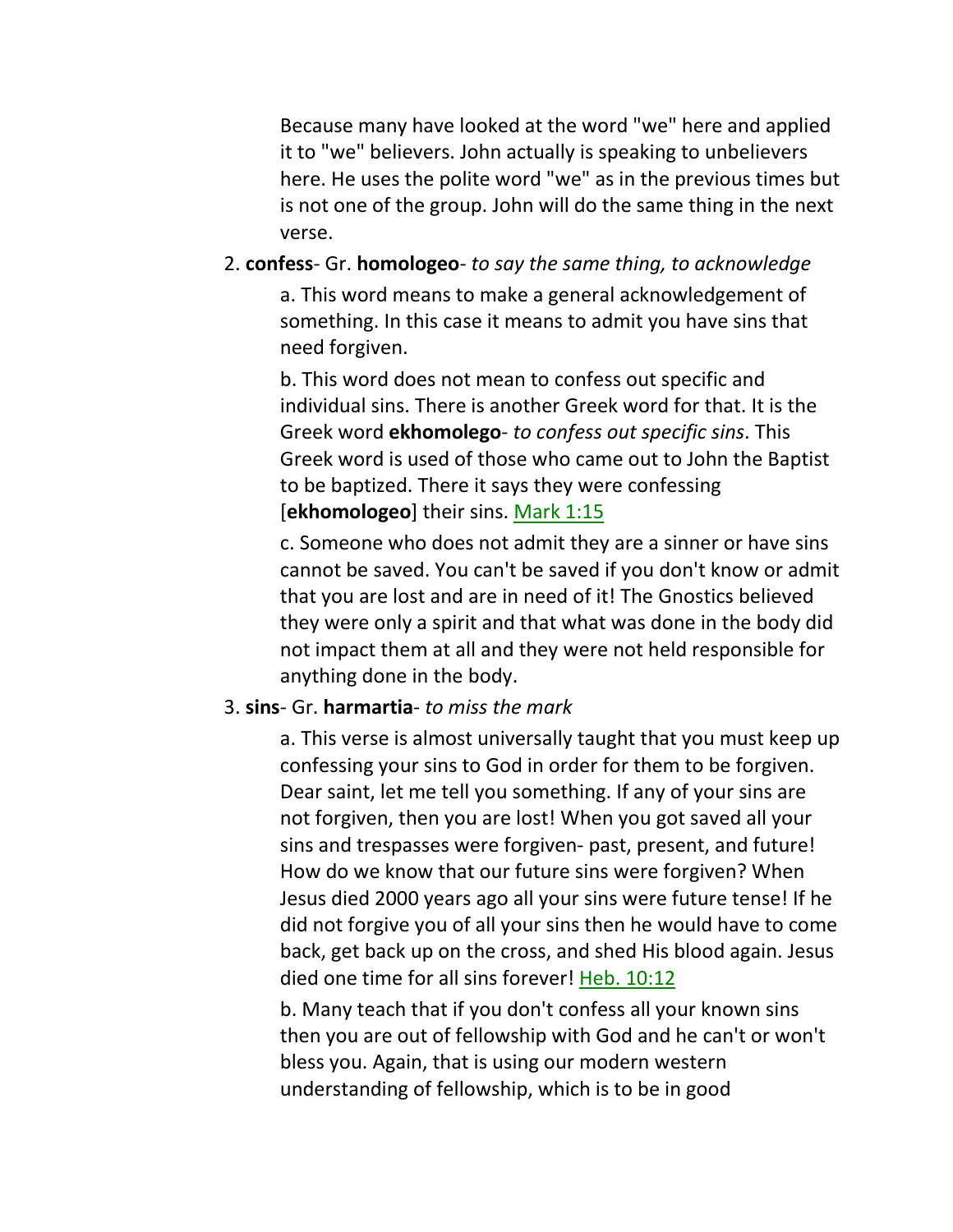communication standing with someone. No, this word means to have a partnership or sharing in together. A Christians does not lose his participation in Christ when they sin. It is true that sin will harden a person's heart towards God, but it does not sever the partnership or relationship because every sin has been paid for and forgiven by God based upon the shed blood of Jesus 2000 years ago.

c. The teaching that you must confess your sins to be forgiven is a HUGE doctrine! If this was the case then this would be clearly taught in every NT epistle written to the church, however, you can't find it taught anywhere at all! The larger and the more important doctrine it is it should have more supporting scripture to undergird it. Paul never taught that a Christian must confess their sins in order to be forgiven. Not one time! You think that if your salvation or even you being blessed by God is dependent on confessing your sins that Paul would have mentioned it at least once! Paul taught repentance from sin but never in order to be forgiven of sin. Repentance means to change your mind. You need to repent of sin as Christian not to be saved, but because you are forgiven. To be saved means you have been forgiven. There is no such thing of being saved and not forgiven!

d. Those who teach that you must continually confess all your sins to be forgiven are hypocrites. They don't do that themselves. No one perfectly and always confesses every sin, even their known ones. Sin is not just the big items. It is anything against the will of God. Whatever is not of faith is sin. Rom. 14:23 To know to do good and not to do it is sin. James 4:17 Those that teach this doctrine water it down to mean that we are to confess whatever bugs our conscience. Really? Are we to lower the bar of holiness to your own indiscriminate level? Whatever you do to establish or maintain a relationship with God you must do absolutely perfectly all the time! Have you perfectly confessed every known sin you have ever done? No, you have not. To account for this a teacher will say then just ask God to forgive you for all the sins you have committed even if you forgot them. Who said that? Again, it is lowering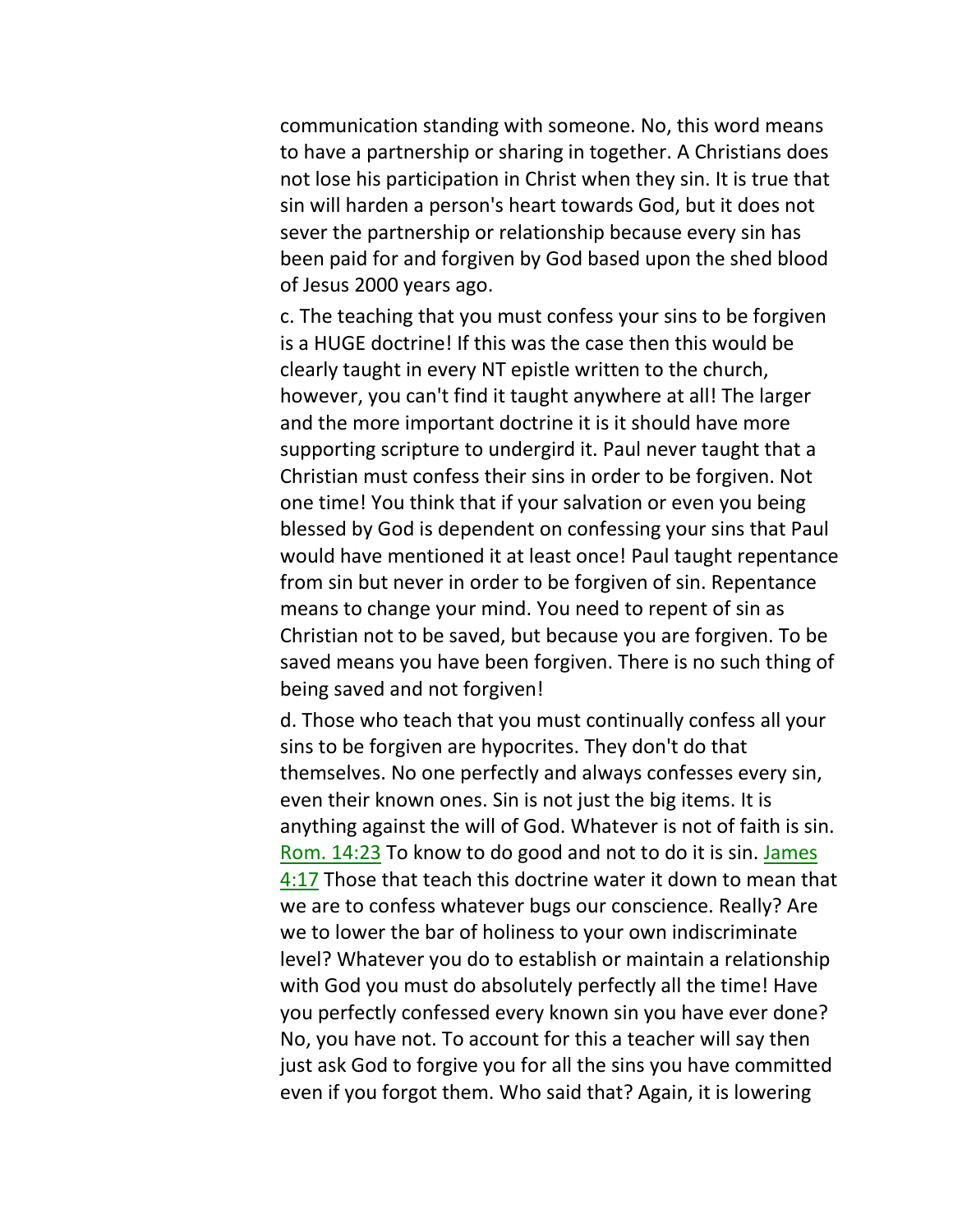the bar! No, if you do something to establish or maintain your vertical relationship with God you must do it perfectly. This is a huge weight you can't bear. Jesus carried the weight of being perfect for you! Accept His perfect forgiveness based upon His perfect finished work!

e. If you think you must confess your sins to stay in fellowship and be blessed by God then you must do it perfectly all the time. This would make you only sin conscience. God does not want you to have a sin consciousness, but rather to have a righteousness consciousness! In the OT the people never got free from sin consciousness because the blood of bulls and goats never took away sins, but in the NT, we can be free from a sin consciousness through faith in the blood of Jesus which was once shed for our sins forever! Heb. 10:12, 14

# B. **He is faithful and just to forgive us our sins and to cleanse us from all unrighteousness**

## 1. **faithful**- Gr. **pistos**

a. God is faithful to His Word and promises.

# 2. **just**- Gr. **dikaios**

a. God is just in forgiving a sinner who accepts Jesus because Jesus took their place and died in their place. He satisfied the debt of every sinner righteously and legally. God is now both just and the justifier of those who put their faith in Jesus! Rom. 3:26

# 3. **forgive**- Gr. **apheimi**- *to send away*

# 4. **cleanse**- Gr. **katharizo**

a. The blood of Christ does not cover our sins but cleanses them! 1 Cor. 6:11

# 5. **all unrighteousness**- Gr. **adikia**

a. This happens once for all time forever when you get saved! Heb. 10:2

# 10. **If we say that we have not sinned, we make Him a liar, and His word is not in us.**

A. **If we say that we have not sinned,**